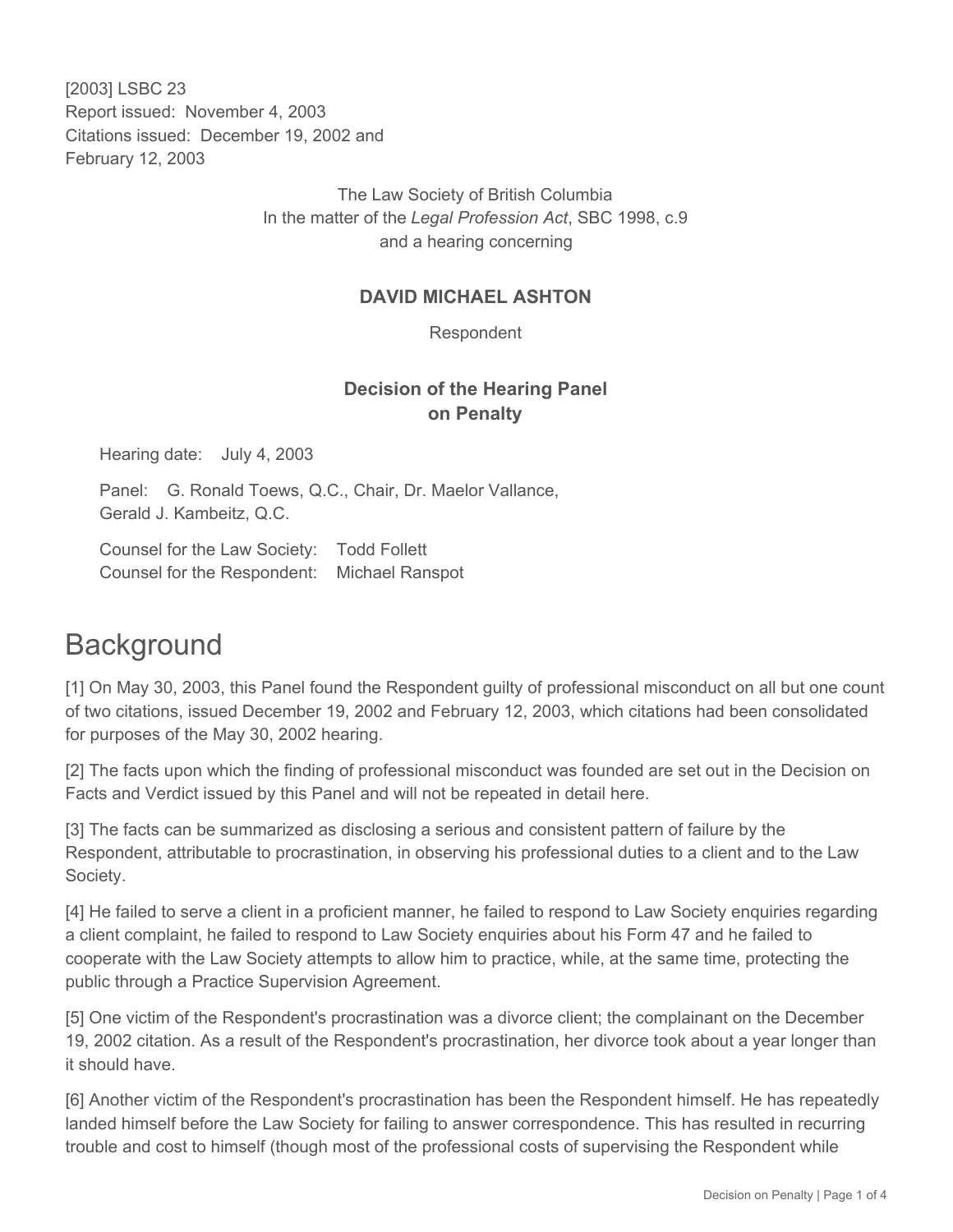keeping him in practice has been borne by the rest of the profession) and a great deal of Law Society staff time.

[7] The Respondent was under suspension at the time of this hearing. He was placed under suspension on January 24, 2003 by a Panel of three Benchers pending hearing of the Citations before this Panel. Prior to that, the Respondent had been before a Benchers' Panel on October 29, 2002, which Panel declined to suspend the Respondent but allowed him to practice subject to a Practice Supervision Agreement.

[8] The Respondent did enter into such an agreement, but failed to abide by the terms of that agreement and his supervising lawyer resigned from his supervision in January of 2003. Thus the Respondent was suspended by the January 24, 2003 Panel.

[9] In 1990 the Respondent was found guilty of professional misconduct as a result of trust record keeping and accounting irregularities. He was reprimanded, ordered to pay a fine of \$1,000.00 and to pay costs of \$2,850.00. In addition, the Panel ordered that he not practice law except " as a partner or employee of another lawyer until relieved of that condition by the Law Society" .

[10] The Law Society has not relieved the Respondent of that condition except for brief periods in which the Respondent asked for time to find alternate practice arrangements.

[11] The Respondent practiced in a partnership with Mr. Lyons from 1989 until April of 1993. He practiced in a partnership with and under the supervision of Mr. Tarnow from January, 1994 until April of 2001, when Mr. Tarnow took up a job in Yellowknife. He continued to be an economic partner of Mr. Tarnow until his suspension.

[12] The Respondent has, in addition, been the subject of practice reviews held on January 17, 2003, August 1, 1997, July 25, 1996, November 8, 1994, February 18, 1993 and one in 1990.

[13] The Respondent is a married man in his fifties. He and his wife are raising a young, special needs daughter. They live on Saltspring Island and commute to Victoria for work. The Respondent's wife is a self employed registry agent who earns about \$1,000.00 a month.

[14] The Respondent's counsel advised this Panel that the Respondent's practice has not been a remunerative one for some time before his suspension - in part because of his habit of procrastination (which included putting off billing files until it was too late to collect on them) and in part because he was not careful to secure retainers and had trouble collecting accounts from clients. Since his suspension in January, 2002 he has earn ed a small income from odd jobs.

[15] The Respondent's family income does not meet its expenses and they are, clearly, in a very difficult financial situation.

[16] The Respondent's counsel advised the Panel that it was unrealistic to expect that the Respondent would be able to find a lawyer who would employ him or be his partner. He did, however, have lawyers in mind who might agree to be part of a Practice Supervision Agreement, although the cost of such supervision might be prohibitive for the Respondent.

[17] Counsel for the Respondent placed a number of letters before this Panel on the Respondent's behalf:

(a) One, from R.T.F. MacIsaac, who had shared office space with the Respondent for a year and a half, spoke well of the Respondent's character and abilities. The letter spoke of his tendency to procrastinate and steps the writer had seen the Respondent take to deal with his problem with the assistance of the Lawyers' Assistance Program.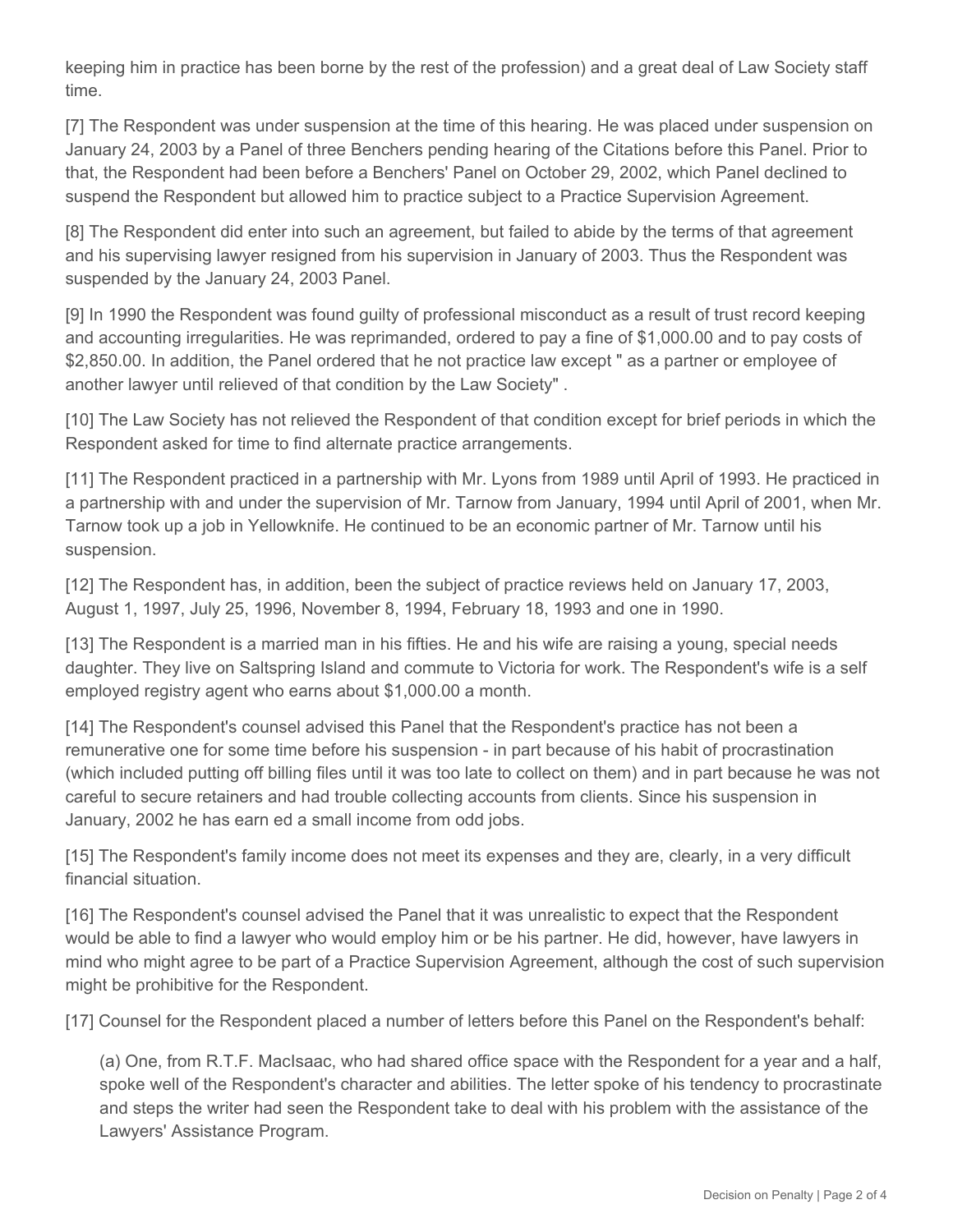(b) Another letter, from James Dunn, of the Lawyers Assistance Program, spoke well of the Respondent's improved ability to confront and deal with his problems. It described his attendance at the Edgewood Insite program and his subsequent regular attendance at a lawyers' support group and AA meetings.

(c) Another letter, from Jerry Blackburn, of Edgewood in Nanaimo, to the Respondent, described the six day program the Respondent had attended.

[18] Counsel for the Respondent placed three letters from medical practitioners before the Panel. Two, dated November 28, 2002 and April 30, 2003 are from a psychiatrist, Dr. A.M. O'Breasail:

a. Dr. O'Breasail described the Respondent's history, diagnosed him as suffering from low grade depression, dysthymia (a mild disruption in mood) and having obsessive-compulsive personality traits. He noted that " This man has a long history of personality patterns that are self defeating and have given rise to problems professionally..." . He noted " impulsive type behaviors, in particular picking at the skin of his fingers" . The Panel particularly notes that comment by Dr. O'Breasail as that behaviour was apparent during this hearing. Dr. O'Breasail prescribed medications, noted the programs in which the Respondent had been taking part and " emphasized the importance of his creating structure in his life in order to help him overcome his procrastination" .

b. The third letter, dated May 28, 2003, is from the Respondent's personal physician. He summarized Dr. O'Breasail's letters and added that the Respondent had admitted to being an alcoholic. He has, recently recognized his alcoholism which continues past his last drink in December of 1998.

c. Dr. Saunders described the Respondent's attendance at the Edgewood Clinic and his subsequent attendance at AA and LAP sessions. The doctor noted " I feel this patient is quite motivated to continue working hard to address the concerns that his personality pattern have caused with respect to his professional and personal life."

[19] The Law Society position on penalty is that the Respondent be allowed to practice, but only in a structured environment.

[20] Law Society counsel notes that the Law Society has not relieved the Respondent of his 1990 obligation to practice only as a partner or as an employee of another lawyer.

[21] The Law Society urges that if he is allowed to return to practice it should be under the supervision of the Practice Standards Committee.

[22] Law Society counsel recognizes the effect of the Respondent's suspension from practice thus far and does not suggest a fine or further suspension, but, rather, a reprimand.

[23] The Respondent's counsel asked this Panel to consider the effect of the suspension to date and urged this Panel to allow the Respondent back into practice subject to close supervision as set out in a Practice Supervision Agreement, the terms of which should be left to the Practice Standards Committee.

[24] Respondent's counsel further urged this Panel to allow the Respondent to practice prior to reaching an agreed Practice Supervision Agreement, provided that he limit his practice to witnessing real property documents.

[25] It is clear that the Respondent has had a problem with procrastination to a sick degree for much of his professional life. He appears to have responded to external controls. This Panel notes his recent efforts and his increased motivation, but given the length of his history it is too soon to be sure that any change will be maintained.